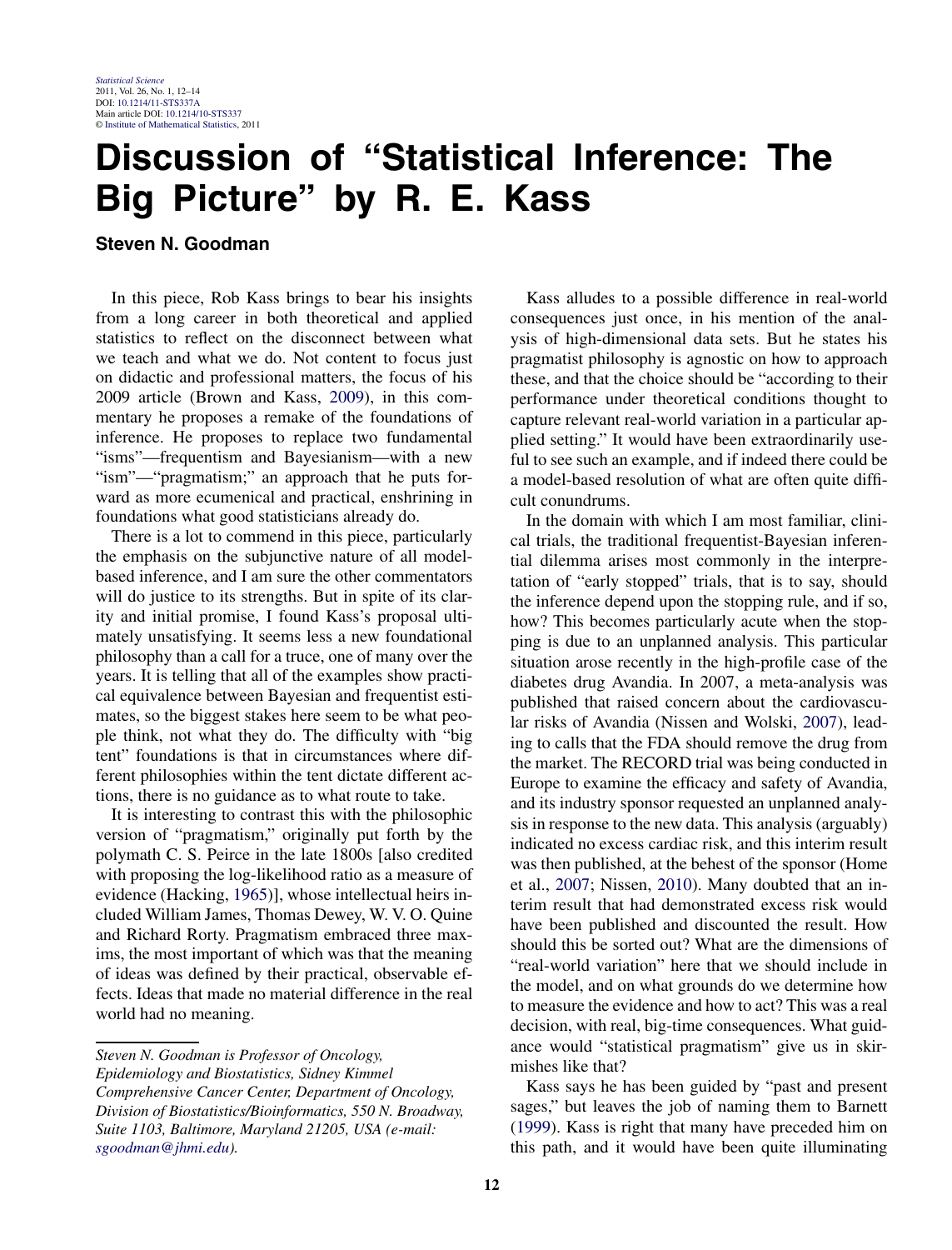<span id="page-1-0"></span>to compare this proposal more directly to those of his predecessors. Among the several I would have liked to have seen contrasted would be George Box, whose descriptions of the theoretical nature and pragmatic utility of models, which he adjoined to his attempts to resolve the Bayesian-frequentist "deadlock," are remarkably similar to this essay in spirit, if not in substance. Box's paper on Fisher's ecumenicism, "Science and Statistics" (Box, 1976), included graphics not so different than those found here, albeit with a more prominent role for experimental "filter" through which we see the world. He thought it important that our "wrong" models be subject to continual revision in accord with changes in scientific understanding, one of Kass's central points.

Interestingly, in a response to a 1990 essay by Glen Shafer in this journal on the "Unity and Diversity of Probability," which had similar aims to this one (Shafer, [1990\)](#page-2-0), Box (1990) stated "There is another substantive issue I would like to raise. This concerns the fatal fascination of the word 'unity.' Unity in many things is desirable, but we should not be trying to impose 'oneness' on a situation where 'twoness' is of the essence." One wonders if he would make the same comment here. He went on to characterize statistical inference as reducible to model fitting and model criticism, claiming that Bayesians are better at fitting, frequentists better at criticism, and that we need to be good at both.

It is interesting to look to the field of bioethics to see how it deals with a variety of foundational theories seemingly at odds with each other, but which capture important features of desirable ethical conduct. Two dominant theories are utilitarian (or consequentialist), which focus on outcomes (somewhat akin to frequentist approaches) and deontologic, which focus on the intrinsic morality of how people treat each other, which has some parallels to Bayesian logic (Beauchamp and Childress, 2001). These underlying ethical philosophies provided, as all philosophies must, competing definitions for foundational concepts, which in ethics include moral goods and moral duties.

However, in looking for ethical principles that should guide clinical research, ethicists borrowed from multiple traditions, enshrining that guidance in the Belmont report, which did not try to resolve foundational differences (National Commission, [1979\)](#page-2-0).

The three principles it espoused were (1) Respect for persons (autonomy), a primarily deontologic construct; (2) Beneficence (and non-maleficence), mainly utilitarian, and (3) Justice (fair distribution of harms and benefits), derived from yet other moral philosophies. These

principles are sometimes in tension, reflecting their different foundational pedigrees, keeping ethicists in business. But the Belmont principles have still proven to be enormously influential and useful, capturing the key features of each theory, translating them into the applied domain, and providing a framework for regulation and for ethical debate.

So perhaps Kass's proposal might be best framed not as a statistical philosophy, but as the beginning of a code governing statistical conduct and teaching. It could embrace such things as a desire for Bayesianly coherent procedures that have good frequentist properties, and perhaps provide guidance on the kinds of difficult questions that Kass has posed in his previous writings (Kass, [2006\)](#page-2-0). Such a code need not resolve foundational differences, as statistical pragmatism does not, but it can distill the desiderata of those philosophies down to a kernel of principles applicable to all applied problems, implicitly endorsing goals of competing philosophies that most would support. I can see all the pieces of such a code here, but it would take some further work to abstract them.

In summary, I welcome this as an insightful piece with admirable goals, most of which I and, I suspect, other statisticians share. But whether those goals are best met by replacing our foundational theories, or by distilling and collectively endorsing the aspects of those theories that are most useful, is an open question. I believe that there are difficult inferential and decision problems that defy any foundational attempt at resolution, and that their origins are found outside statistics, in the incompleteness of our substantive knowledge. This creates the gap Kass highlights between our theoretical models and reality, a gap that certainly deserves to be front and center in any conversations about statistical procedures or results. But we still must draw conclusions and take action. I did not find an improved guide to such actions in this piece, but I did appreciate its renewed call to not let foundational dogma determine which direction we take. If this piece can serve as a step toward doing for statistics what the Belmont Report did for research ethics, it will have served a very important role.

## **REFERENCES**

- BARNET, V. (1999). *Comporative Statistical Inference*. Wiley, Chichester.
- BEAUCHAMP, T. L. and CHILDRESS, J. F. (2001). *Principles of Biomedical Ethics*, 5th ed. Oxford Univ. Press, New York.
- BOX, G. E. P. (1990). Comment on "The unity and diversity of probability." *Statist*. *Sci*. **4** 448.